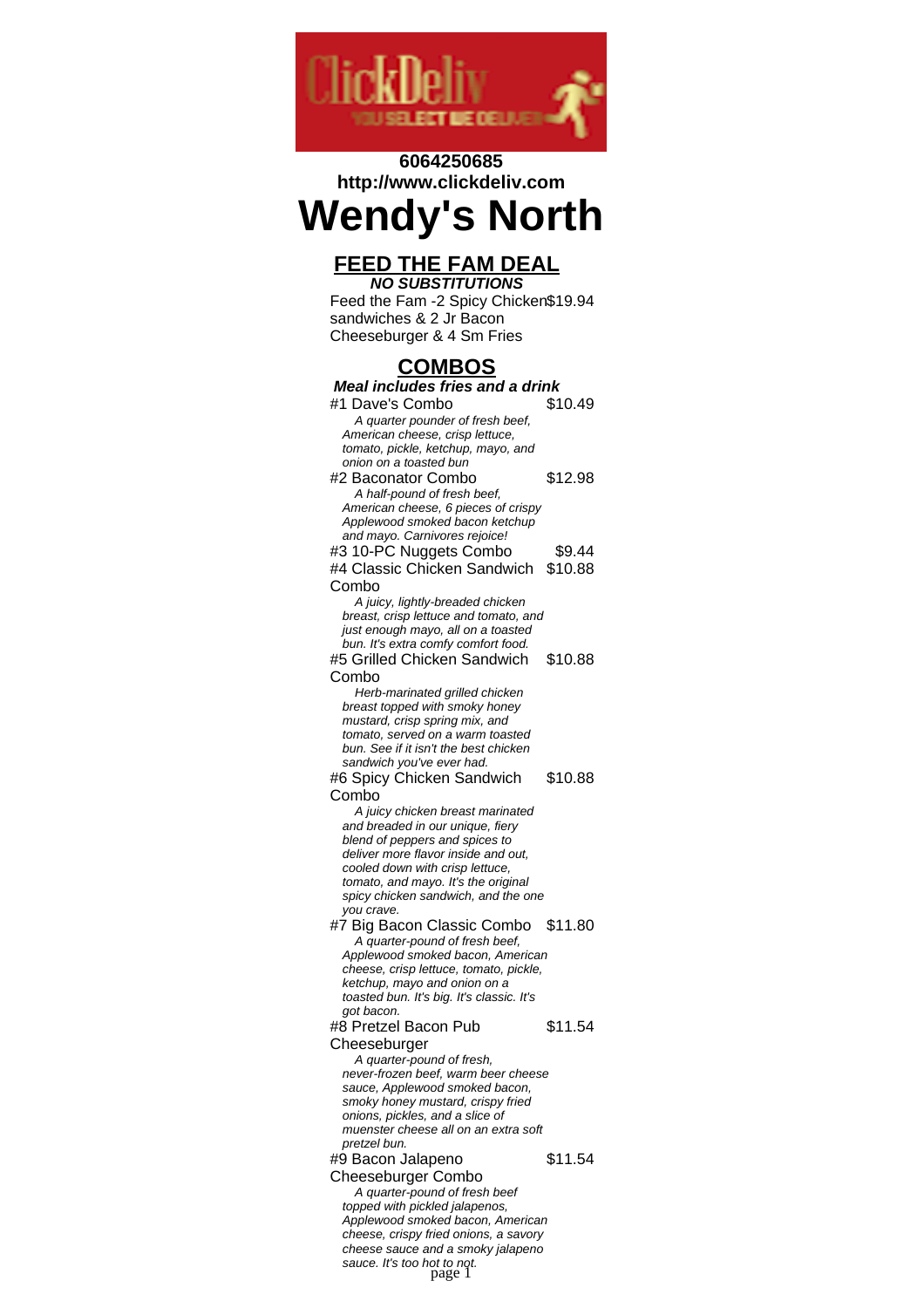#10 Asiago Ranch Chicken Club Combo \$11.93

A juicy, lightly breaded chicken breast taken over the top with thick Applewood smoked bacon, Asiago cheese, creamy ranch sauce, crisp lettuce, and tomato, all on a toasted bun. A club favorite thats anything but boring.

#11 Pretzel Bacon Pub Chicken\$11.54 A juicy, lightly breaded chicken breast, warm beer cheese sauce, Applewood smoked bacon, smoky honey mustard, crispy fried onions, pickles, and a slice of muenster cheese all on an extra soft pretzel bun.

#12 Bacon Jalapeno Chicken \$11.54 Combo

A juicy chicken breast marinated and breaded in our unique, fiery blend of peppers and spices taken to the next level with pickled jalapenos, Applewood smoked bacon, American cheese, crispy fried onions, a savory cheese sauce and a smoky jalapeno sauce. Eat the heat.

# **HAMBURGER ~ SANDWICHES**

Pretzel Bacon Pub Cheeseburger \$8.39 A quarter-pound of fresh, never-frozen beef, warm beer cheese sauce, Applewood smoked bacon, smoky honey mustard, crispy fried onions, pickles, and a slice of muenster cheese all on an extra soft pretzel bun. Pretzel Bacon Pub Double \$8.39 A half-pound of fresh, never-frozen beef, warm beer cheese sauce, Applewood smoked bacon, smoky honey mustard, crispy fried onions, pickles, and a slice of muenster cheese all on an extra soft pretzel bun. Pretzel Bacon Pub Triple \$9.87 Three-quarters of a pound of fresh, never-frozen beef, warm beer cheese sauce, Applewood smoked bacon, smoky honey mustard, crispy fried onions, pickles, and a slice of muenster cheese all on an extra soft pretzel bun. Bacon Jalapeno Cheeseburger \$7.34 A quarter-pound of fresh beef topped with pickled jalapeos, Applewood smoked bacon, American cheese, crispy fried onions, a savory cheese sauce and a smoky jalapeo sauce. Its too hot to not. Double Bacon Jalapeno **Cheeseburger** \$8.39 A half-pound of fresh beef topped with pickled jalapenos, Applewood smoked bacon, American cheese, crispy fried onions, a savory cheese sauce and a smoky jalapeno sauce. Only for those serious about spice. Triple Bacon Jalapeno **Cheeseburger** \$9.44 Three quarters of a pound\* of fresh, never-frozen beef topped with pickled jalapenos, Applewood smoked bacon, American cheese, crispy fried onions, a savory cheese sauce and a smoky jalapeno sauce. Its a whole lotta heat to eat. Dave's Single \$7.34 A quarter-pound of fresh beef, American cheese, crisp lettuce, tomato, pickle, ketchup, mayo, and onion on a toasted bunjust the way

Dave intended. page 2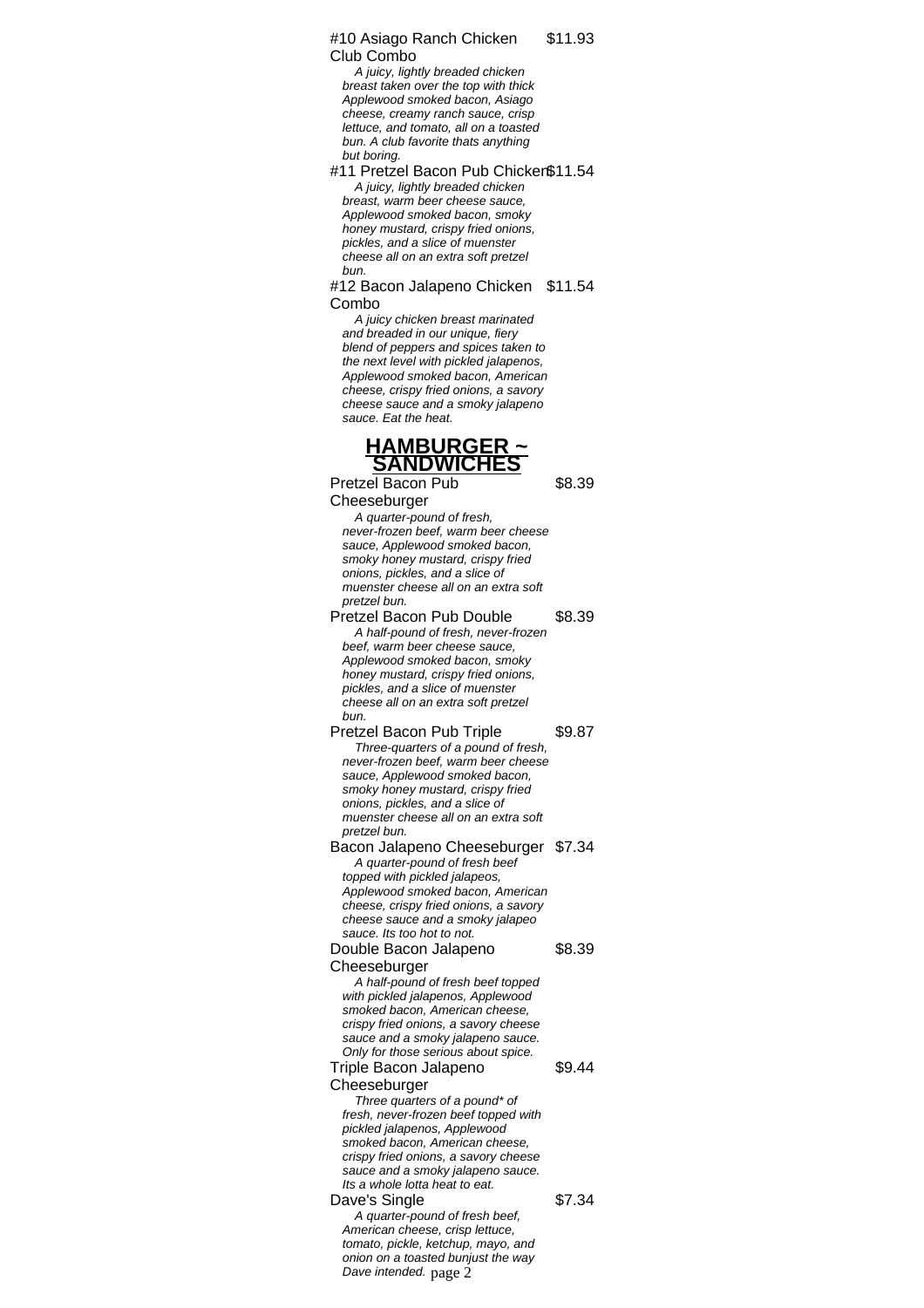| 70                                                                             |         |  |  |
|--------------------------------------------------------------------------------|---------|--|--|
| <b>CHICKEN SANDWICHES</b>                                                      |         |  |  |
| Bourbon Bacon Cheeseburger                                                     | \$8.13  |  |  |
| toasted bun. Its done just right, and<br>just the right size.                  |         |  |  |
| onion, ketchup, and mustard on a                                               |         |  |  |
| Jr. Hamburger<br>Fresh beef topped with pickles,                               | \$1.83  |  |  |
| beef, stacked with deliciousness.                                              |         |  |  |
| beef with cheese, ketchup, mustard,<br>pickle, and onion. Its double the fresh |         |  |  |
| Double Stack<br>Two patties of fresh, never frozen                             | \$3.66  |  |  |
| and just the right size.                                                       |         |  |  |
| pickles, onion, ketchup, and mustard<br>on a toasted bun. Its done just right, |         |  |  |
| Jr. Cheeseburger<br>Fresh beef topped with cheese,                             | \$1.95  |  |  |
| flavor at a junior price.                                                      |         |  |  |
| pickles, onions, tomatoes, crisp<br>lettuce, ketchup, and mayo. Its big        |         |  |  |
| Jr. Cheeseburger Deluxe<br>Fresh beef topped with cheese,                      | \$3.00  |  |  |
| favorite of bacon lovers everywhere.                                           |         |  |  |
| bacon, American cheese, crisp<br>lettuce, tomato, and mayo. Its a              |         |  |  |
| Fresh beef, Applewood smoked                                                   |         |  |  |
| fry, and small drink.<br>Jr. Bacon Cheeseburger                                | \$3.14  |  |  |
| Bag along with 4 pc nuggets, small                                             |         |  |  |
| onion. Bacon makes even the Double<br>Stack better. But its best in a Biggie   |         |  |  |
| patties, Applewood smoked bacon,<br>cheese, ketchup, mustard, pickle and       |         |  |  |
| Two fresh, never-frozen beef                                                   |         |  |  |
| Its big. Its classic. Its got bacon.<br><b>Bacon Double Stack</b>              | \$5.24  |  |  |
| mayo, and onion on a toasted bun.                                              |         |  |  |
| smoked bacon, American cheese,<br>crisp lettuce, tomato, pickle, ketchup,      |         |  |  |
| never-frozen beef, Applewood                                                   |         |  |  |
| <b>Big Bacon Classic Triple</b><br>Three quarters of a pound of fresh,         | \$10.49 |  |  |
| toasted bun. Its big. Its classic. Its got<br>bacon.                           |         |  |  |
| ketchup, mayo, and onion on a                                                  |         |  |  |
| Applewood smoked bacon, American<br>cheese, crisp lettuce, tomato, pickle,     |         |  |  |
| A half-pound of fresh beef,                                                    |         |  |  |
| bacon.<br><b>Big Bacon Classic Double</b>                                      | \$9.44  |  |  |
| toasted bun. Its big. Its classic. Its got                                     |         |  |  |
| cheese, crisp lettuce, tomato, pickle,<br>ketchup, mayo, and onion on a        |         |  |  |
| A quarter-pound of fresh beef,<br>Applewood smoked bacon, American             |         |  |  |
| Big Bacon Classic                                                              | \$8.39  |  |  |
| and mayo. Like Baconator, like Son.                                            |         |  |  |
| American cheese, plenty of<br>Applewood smoked bacon, ketchup,                 |         |  |  |
| A quarter-pound of fresh beef,                                                 |         |  |  |
| and mayo. Carnivores rejoice!<br>Son of Baconator                              | \$7.34  |  |  |
| American cheese, 6 pieces of crispy<br>Applewood smoked bacon, ketchup,        |         |  |  |
| A half-pound of fresh beef,                                                    |         |  |  |
| Baconator                                                                      | \$9.04  |  |  |
| ketchup, mayo, and onion on a<br>toasted bun. Use both hands!                  |         |  |  |
| fresh, never frozen beef, American<br>cheese, crisp lettuce, tomato, pickle,   |         |  |  |
| Three quarters of a pound* of                                                  |         |  |  |
| means more to love.<br>Dave's Triple                                           | \$10.23 |  |  |
| onion on a toasted bun. More meat                                              |         |  |  |
| American cheese, crisp lettuce,<br>tomato, pickle, ketchup, mayo, and          |         |  |  |
| Dave's Double<br>A half-pound of fresh beef,                                   | \$8.39  |  |  |
|                                                                                |         |  |  |

Pretzel Bacon Pub Chicken \$8.78 A juicy, lightly breaded chicken breast, warm beer cheese sauce, Applewood smoked bacon, smoky honey mustard, *prigny* fried onions,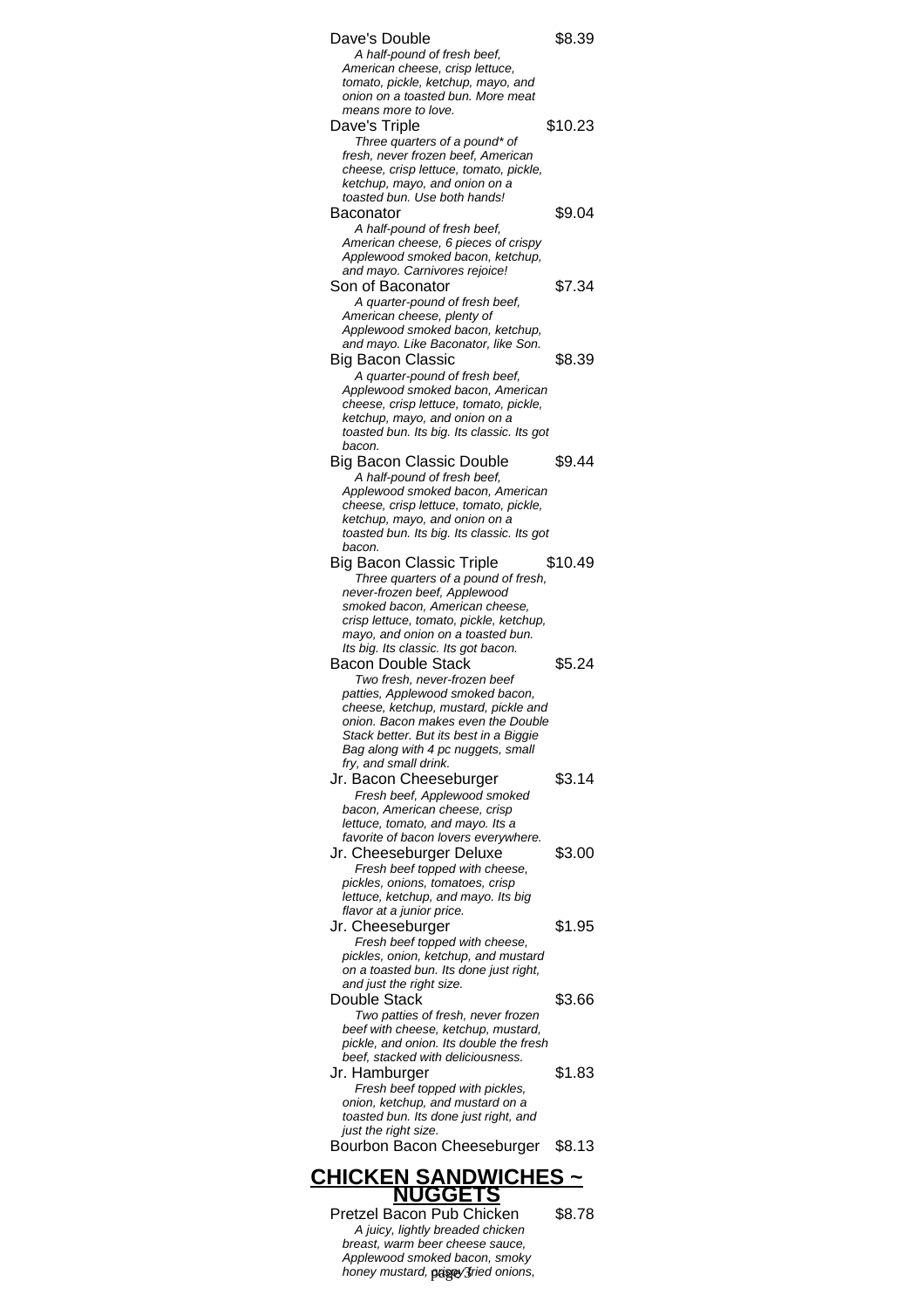pickles, and a slice of muenster cheese all on an extra soft pretzel bun.

Spicy Pretzel Bacon Pub \$8.78 A juicy chicken breast marinated and breaded in our unique, fiery blend of peppers and spices topped with warm beer cheese sauce, Applewood smoked bacon, smoky honey mustard, crispy fried onions, pickles, and a slice of muenster cheese all on an extra soft pretzel bun Grilled Pretzel Bacon Pub \$8.78 Herb-marinated grilled chicken breast topped with warm beer cheese sauce, Applewood smoked bacon. smoky honey mustard, crispy fried onions, pickles, and a slice of muenster cheese all on an extra soft pretzel bun. Bacon Jalapeno Chicken \$8.78 A juicy chicken breast marinated and breaded in our unique, fiery blend of peppers and spices taken to the next level with pickled jalapenos, Applewood smoked bacon, American cheese, crispy fried onions, a savory cheese sauce and a smoky jalapeno sauce. Eat the heat. Classic Bacon Jalapeno Chicken \$8.78 A juicy chicken breast marinated and breaded in our unique, fiery blend of peppers and spices taken to the next level with pickled jalapenos, Applewood smoked bacon, American cheese, crispy fried onions, a savory cheese sauce and a smoky jalapeno sauce. Eat the heat. Grilled Bacon Jalapeno **Chicken** \$8.78 A juicy chicken breast marinated and breaded in our unique, fiery blend of peppers and spices taken to the next level with pickled jalapenos, Applewood smoked bacon, American cheese, crispy fried onions, a savory cheese sauce and a smoky jalapeno sauce. Eat the heat. 10 PC. Spicy Chicken Nuggets \$5.24 100% white-meat chicken breaded and marinated in our unique, fiery blend of peppers and spices. Served with your choice of six dipping sauces including Buttermilk Ranch, Creamy Sriracha, BBQ, Sweet & Sour, Honey Mustard or Side of SAwesomeThe Internet icon is back for a hot minute. Family Sized Nuggets \$17.04 Oh this? This is just around 50 of your favorite 100% white meat chicken nuggets aka "The Dream." You want them spicy? Done. You want to share? Probably not but there. 10 PC. Chicken Nuggets \$5.24 100% white-meat chicken breaded to crispy perfection and served with your choice of 6 dipping sauces including Buttermilk Ranch, Creamy Sriracha, BBQ, Sweet & Sour, Honey Mustard, or Side of SAwesome. Theyre trending in our restaurants and Twitter feed alike. 6 PC. Spicy Chicken Nuggets \$3.14 100% white-meat chicken breaded and marinated in our unique, fiery blend of peppers and spices. Served with your choice of six dipping sauces including Buttermilk Ranch, Creamy Sriracha, BBQ, Sweet & Sour, Honey Mustard or Side of SAwesome. The Internet icon is back

SAwesonic.<br>for a hot minute.<br>page 4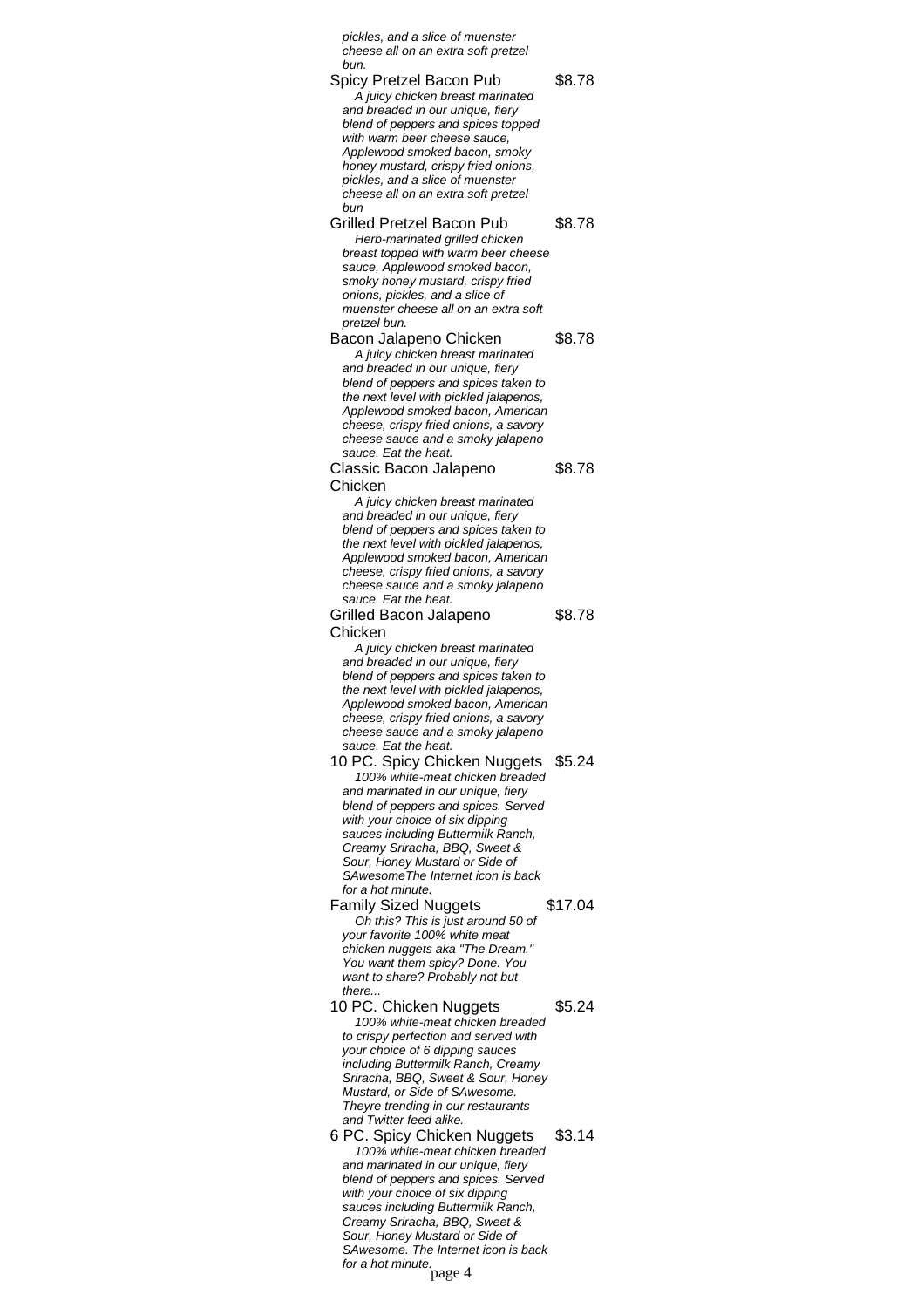| 6 PC. Chicken Nuggets<br>100% white-meat chicken breaded<br>to crispy perfection and served with<br>your choice of 6 dipping sauces<br>including Buttermilk Ranch, Creamy<br>Sriracha, BBQ, Sweet & Sour, Honey<br>Mustard, or Side of SAwesome.<br>Theyre trending in our restaurants<br>and Twitter feed alike.                                                                               | \$3.14 |
|-------------------------------------------------------------------------------------------------------------------------------------------------------------------------------------------------------------------------------------------------------------------------------------------------------------------------------------------------------------------------------------------------|--------|
| 4 PC. Chicken Nuggets<br>100% white-meat chicken breaded<br>to crispy perfection and served with<br>your choice of 6 dipping sauces<br>including Buttermilk Ranch, Creamy<br>Sriracha, BBQ, Sweet & Sour, Honey<br>Mustard, or Side of SAwesome.<br>Theyre trending in our restaurants<br>and Twitter feed alike.                                                                               | \$2.22 |
| 4 PC. Spicy Chicken Nuggets<br>100% white-meat chicken breaded<br>and marinated in our unique, fiery<br>blend of peppers and spices. Served<br>with your choice of six dipping<br>sauces including Buttermilk Ranch,<br>Creamy Sriracha, BBQ, Sweet &<br>Sour, Honey Mustard or Side of<br>SAwesomeThe Internet icon is back<br>for a hot minute.                                               | \$2.22 |
| <b>Classic Chicken Sandwich</b><br>A juicy, lightly-breaded chicken<br>breast, crisp lettuce and tomato, and<br>just enough mayo, all on a toasted<br>bun. Its extra comfy comfort food.                                                                                                                                                                                                        | \$6.94 |
| Grilled Chicken Sandwich<br>Herb-marinated grilled chicken<br>breast topped with smoky honey<br>mustard, crisp spring mix, and<br>tomato, served on a warm toasted<br>bun. See if it isnt the best chicken<br>sandwich youve ever had.                                                                                                                                                          | \$6.94 |
| Spicy Chicken Sandwich<br>A juicy chicken breast marinated<br>and breaded in our unique, fiery<br>blend of peppers and spices to<br>deliver more flavor inside and out,<br>cooled down with crisp lettuce,<br>tomato, and mayo. Its the original<br>spicy chicken sandwich, and the one<br>you crave.                                                                                           | \$6.94 |
| Classic Asiago Ranch Chicken \$7.99<br>Club<br>A juicy, lightly breaded chicken<br>breast taken over the top with thick<br>Applewood smoked bacon, Asiago<br>cheese, creamy ranch sauce, crisp<br>lettuce, and tomato, all on a toasted<br>bun. A club favorite thats anything<br>but boring.                                                                                                   |        |
| Spicy Asiago Ranch Chicken<br>Club<br>A juicy chicken breast marinated<br>and breaded in our unique, fiery<br>blend of peppers and spices to<br>deliver more flavor inside and out,<br>topped with thick Applewood smoked<br>bacon, Asiago cheese, creamy ranch<br>sauce, crisp lettuce, and tomato, all<br>on a toasted bun. So hot youll wanna<br>give your mouth a heads up.630<br>cal\$5.59 | \$7.99 |
| Grilled Asiago Ranch Chicken<br>Club<br>A sizzling chicken breast grilled to<br>perfection, with thick Applewood<br>smoked bacon, Asiago cheese,<br>creamy ranch sauce, crisp lettuce,<br>and tomato, all on a toasted bun. Go<br>grilled. Go home happy.                                                                                                                                       | \$7.99 |
| <b>Crispy Chicken BLT</b><br>Juicy white meat, lightly breaded<br>and seasoned, topped with<br>Applewood smoked bacon, crisp<br>lettuce, tomato, cheese, and mayo. A<br>classic taste, perfectly reinvented.                                                                                                                                                                                    | \$3.66 |
| Crispy Chicken Sandwich<br>Juicy white meaged fitly breaded                                                                                                                                                                                                                                                                                                                                     | \$1.95 |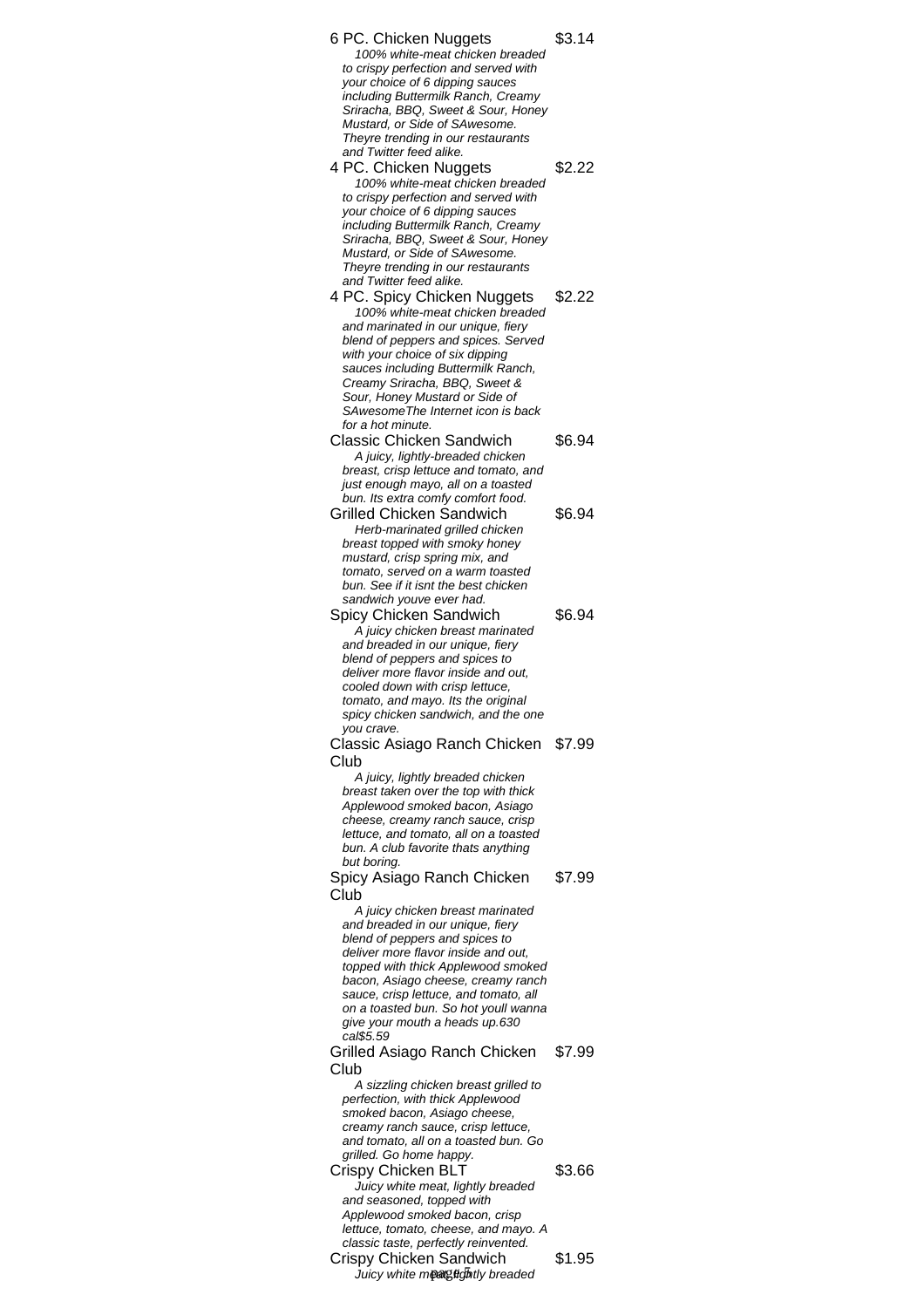and seasoned, topped with crisp lettuce, and mayo. More than delicious, and just the right size.

## **SALAD Fresh-Made Salads**

\$9.83

Parmesan Caesar Chicken

Salad -Full Size Made fresh daily with romaine lettuce, grilled chicken breast, Italian cheeses, crunchy Parmesan crisps, and creamy Caesar dressing. One bite will tell you why its king of more than just the Romaines.

#### Parmesan Caesar Chicken Salad -Half Size \$9.83

Made fresh daily with romaine lettuce, grilled chicken breast, Italian cheeses, crunchy Parmesan crisps, and creamy Caesar dressing. One bite will tell you why its king of more than just the Romaines.

#### Southwest Avocado Chicken Salad -Full Size \$9.83

Made fresh daily with Wendys signature lettuce blend, pepper jack cheese, diced tomatoes, cool, creamy avocado, Applewood smoked bacon, and grilled chicken breast hot off the grill, all topped with Marzetti Simply Dressed Southwest Ranch Dressing. Its zesty and Southwesty! Nutrition and allergen information is inclusive of all ingredients in this salad including two packets of dressing on the full-size salad and one packet on the half, which come on the side.

#### Southwest Avocado Chicken Salad -Half Size \$9.83

Made fresh daily with Wendys signature lettuce blend, pepper jack cheese, diced tomatoes, cool, creamy avocado, Applewood smoked bacon, and grilled chicken breast hot off the grill, all topped with Marzetti Simply Dressed Southwest Ranch Dressing. Its zesty and Southwesty! Nutrition and allergen information is inclusive of all ingredients in this salad including two packets of dressing on the full-size salad and one packet on the half, which come on the side.

Taco Salad -Full Size **\$9.83** Made fresh daily with Wendys signature lettuce blend, shredded cheddar cheese, diced tomatoes, salsa, sour cream, tortilla chips, and our famous, hearty chili. A fresh take on tacos perfect for Tuesdays, Wednesdays, or any other days for that matter. Nutrition and allergen information is inclusive of all ingredients in this salad.

#### Apple Pecan Chicken Salad -Full Size \$9.83

Made fresh daily with Wendys signature lettuce blend, crisp red and green apples, dried cranberries, roasted pecans, crumbled blue cheese, and grilled chicken breast hot off the grill, all topped with Marzetti Simply Dressed Pomegranate Vinaigrette. An unbeatable pick. Nutrition and allergen information is inclusive of all ingredients in this salad including two packets of dressing on the full-size salad and one packet on the half, which come on the side.

# **FRIES & SIDES**

Fries - large  $$3.66$ Fries -med  $_{\text{page 6}}$  \$3.40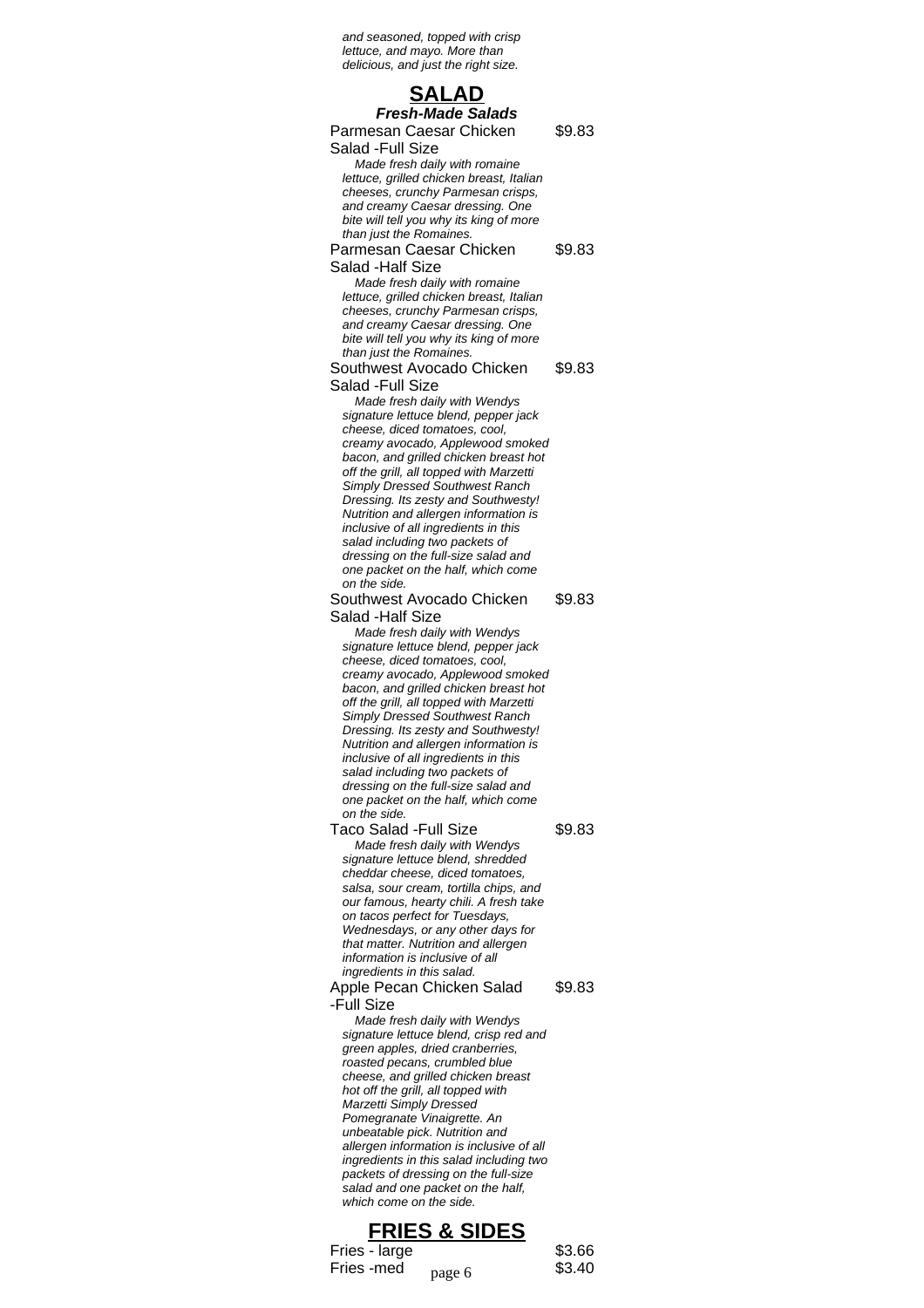| Fries -sm                                                                    | \$2.61             |
|------------------------------------------------------------------------------|--------------------|
| Fries -jr.                                                                   | \$1.83             |
| Bacon Jalapeno Cheese                                                        | \$4.19             |
| <b>Topped Fries</b>                                                          |                    |
| Kick your fries up a notch with                                              |                    |
| jalapenos, shredded cheddar,<br>Applewood smoked bacon, and warm             |                    |
| cheddar cheese sauce drizzled over                                           |                    |
| natural cut, sea salt fries.                                                 |                    |
| Baconator Fries                                                              | \$4.19             |
| Our natural-cut, skin-on, sea-salted                                         |                    |
| fries topped with warm, creamy                                               |                    |
| cheese sauce, shredded cheddar,                                              |                    |
| and crispy Applewood smoked<br>bacon. The only fries worthy of the           |                    |
| Baconator name.                                                              |                    |
| Chili Cheese Fries                                                           | \$4.19             |
| Our natural-cut, skin-on, sea-salted                                         |                    |
| fries topped with our hearty chili and                                       |                    |
| rich, creamy cheese sauce. Easy to                                           |                    |
| love. Hard to beat.                                                          |                    |
| <b>Family Chili</b>                                                          | \$17.04            |
| Perfectly seasoned and positively                                            |                    |
| irresistible. Reds kind of our thing,<br>you know.                           |                    |
| Chili-large                                                                  | \$5.24             |
| Perfectly seasoned and positively                                            |                    |
| irresistible. Reds kind of our thing,                                        |                    |
| you know.                                                                    |                    |
| Chili -small                                                                 | \$3.40             |
| Perfectly seasoned and positively                                            |                    |
| irresistible. Reds kind of our thing,                                        |                    |
| you know.                                                                    |                    |
| Sour Cream and Chive Baked                                                   | \$3.14             |
| Potato                                                                       |                    |
| A hot, fluffy potato topped with the<br>classic combination of chives, and   |                    |
| sour cream. Its a side, its a meal, its                                      |                    |
| a potatos potato. Potato.                                                    |                    |
| Plain Baked Potato                                                           | \$2.61             |
| The satisfying simplicity of good,                                           |                    |
| honest, hot, fluffy baked potato                                             |                    |
| perfection. Ingredients: Potato.                                             |                    |
| <b>Bacon Cheese Baked Potato</b>                                             | \$4.45             |
| Hot and fluffy potato topped with<br>creamy cheese sauce, shredded           |                    |
| cheese, and Applewood smoked                                                 |                    |
| bacon. Because nothing goes with a                                           |                    |
| potato like cheese, more cheese, and                                         |                    |
| also bacon.                                                                  |                    |
|                                                                              |                    |
| Chili & Cheese Baked Potato                                                  | \$5.24             |
| Hot and fluffy potato topped with                                            |                    |
| Wendys signature meaty, flavorful                                            |                    |
| chili, rich, creamy cheese sauce, and                                        |                    |
| shredded cheddar. This spuds your<br>best bud.                               |                    |
|                                                                              |                    |
| <b>Cheese Baked Potato</b>                                                   | \$4.45             |
| Hot and fluffy potato with shredded<br>cheddar cheese and rich, creamy       |                    |
| cheese sauce on top. Its savory and                                          |                    |
| delicious no matter how you skin it.                                         |                    |
| Apple Bites                                                                  | \$1.69             |
|                                                                              |                    |
| <u>WENDY'S KIDS' MEAI</u>                                                    |                    |
| Kids' 4PC Nuggets                                                            | $\overline{$}5.50$ |
| 100% white-meat chicken breaded                                              |                    |
| to crispy perfection and served with                                         |                    |
| your choice of 6 dipping sauces<br>including Buttermilk Ranch, Creamy        |                    |
| Sriracha, BBQ, Sweet & Sour, Honey                                           |                    |
| Mustard, or Side of SAwesome.                                                |                    |
| Theyre trending in our restaurants                                           |                    |
| and Twitter feed alike.                                                      |                    |
| Kids' Hamburger                                                              | \$5.24             |
| Fresh, never frozen beef hot off the                                         |                    |
| grill and topped with ketchup, just the<br>way your child wants it. Its what |                    |
| every kid deserves.                                                          |                    |
| Kids' Cheeseburger                                                           | \$5.50             |
| Fresh, never frozen beef and                                                 |                    |
| melted American cheese, hot off the                                          |                    |
| grill and topped with ketchup, just the                                      |                    |
| way your child wants it. One of the<br>joys of childhood age 7               |                    |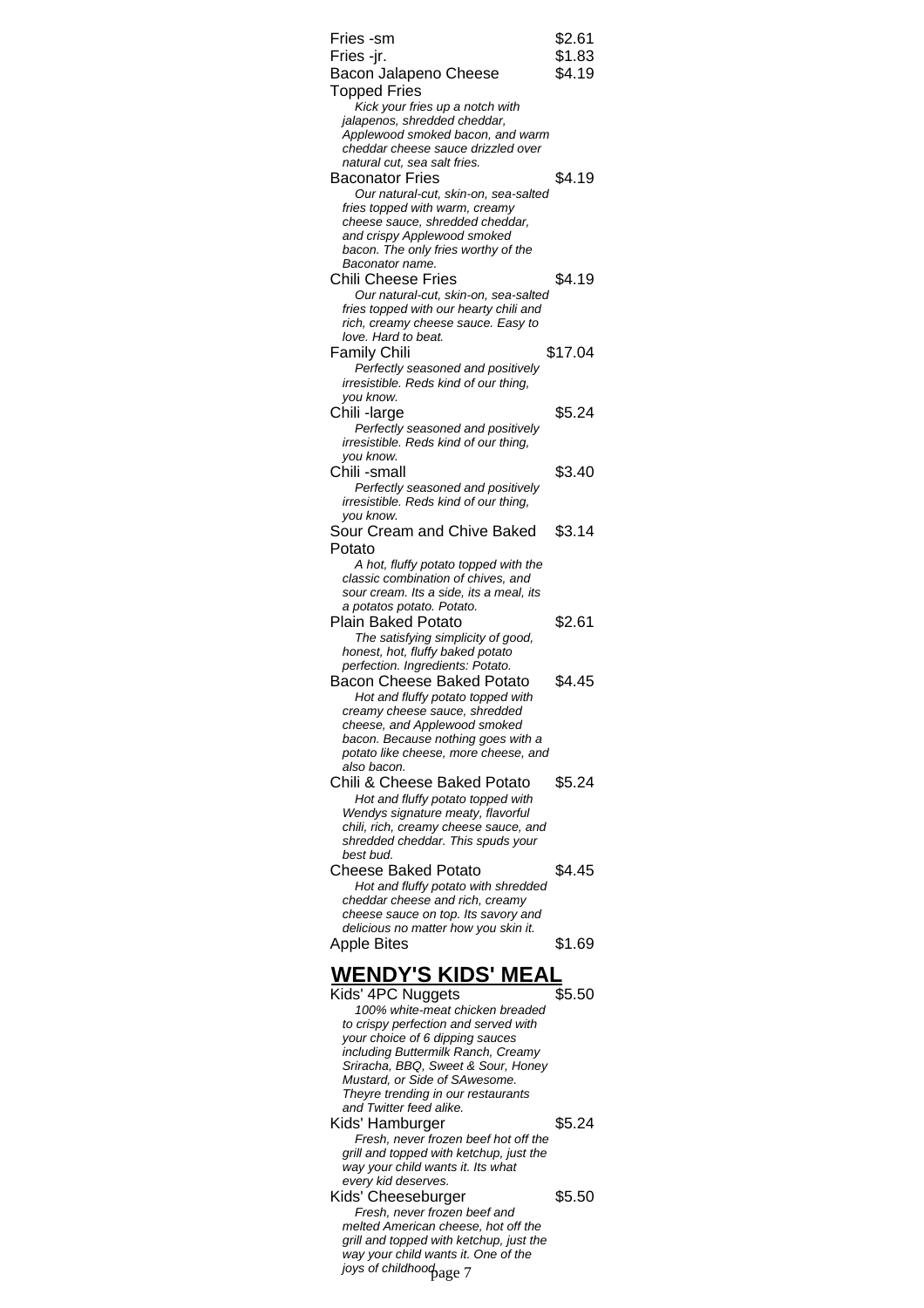#### **COFFEE** Small Cold Brew Iced Coffee \$3.14 Slow steeped, to be extra rich and super-smooth, then served over ice to be extra refreshing and invigorating.(15 cal.) Large Cold Brew Iced Coffee \$3.94<br>Small Vanilla Frosty-ccino \$4.19 Small Vanilla Frosty-ccino Smooth, cold-brewed coffee swirled with our legendary vanilla Frosty mix and served over ice.(210 cal.) Large Vanilla Frosty-ccino \$4.49 Small Chocolate Frosty-ccino \$4.13 Smooth, cold-brewed coffee swirled with our legendary chocolate Frosty mix and served over ice.(220 cal.) Large Chocolate Frosty-ccino \$4.49 Small Fresh Brewed Coffee \$2.05 A blend of 100% Arabica beans from central and south America, medium-roasted to bring out all the best flavors.(5 cal.) Large Fresh Brewed Coffee \$2.68 Small Decaffeinated Coffee \$2.09 Brewed to be rich and smooth without the caffeine.(0 cal.) Large Decaffeinated Coffee \$2.68

# **DRINKS**

| \$3.14 |
|--------|
| \$3.14 |
| \$3.14 |
| \$3.14 |
| \$3.14 |
| \$3.14 |
| \$3.14 |
| \$2.10 |
| \$3.14 |
| \$1.96 |
| \$3.14 |
| \$3.14 |
| \$3.14 |
| \$3.14 |
| \$1.84 |
| \$3.73 |
| \$1.52 |
|        |

# **Frosty**

| Jr Chocolate frosty    | \$1.63 |
|------------------------|--------|
| Small Chocolate frosty | \$2.65 |
| Med Chocolate frosty   | \$3.10 |
| Large Chocolate frosty | \$4.00 |
| Large Vanilla frosty   | \$4.00 |
| Med Vanilla frosty     | \$3.51 |
| Small Vanilla frosty   | \$2.09 |
| Jr Vanilla frosty      | \$1.63 |

# **Bakery**

**Looking for some sweet treats? Check out the Wendy's bakery items like our oatmeal bar, sugar cookie and more and find one at your local Wendy's.** Oatmeal Bar \$1.94

Give yourself a wholesome start to the day with our Fresh Baked Oatmeal Bar made with whole oats, sweet blueberries and tart cranberries. Chocolate Chunk Cookie \$1.94 A rich, soft, fresh-baked cookie full of semi-sweet chunks of chocolate, baked in-house. Grandma would love them.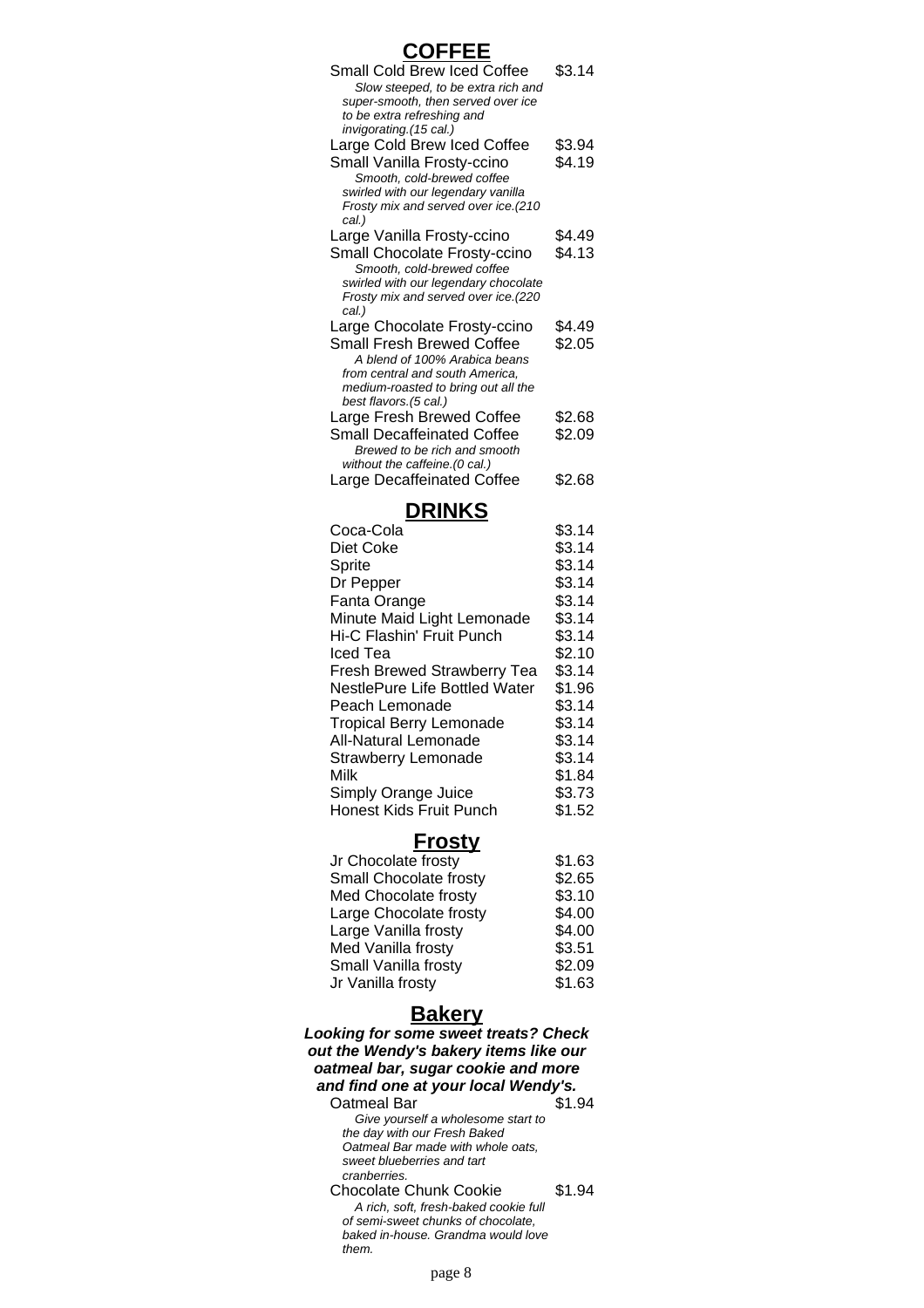## **Disclaimer**

**This restaurant is a non-participating restaurant. ClickDeliv does not represent or market this restaurant. By ordering online from ClickDeliv, you are agreeing to our terms & conditions & authorize ClickDeliv to order from Wendy's North, pay for the order, collect payment from you, and deliver the order to you. Website prices may vary from dine-in prices and/or a service fee may apply. We do not prepare your food or your food order and we are not responsible for mistakes made by the restaurant on your order, or quality & preparation of your food. We simply transport your food order to you by Independent Contracted Drivers who receive your food sealed by the restaurant and then placed in the proper insulated food carrying bag in order to transport your food in a healthy manner to you. No orders can be cancelled once the restaurant has begun your order. Any issue with your order please contact ClickDeliv at: customercare@clickdeliv.com**

# **Additional Disclaimer**

**ClickDeliv is not responsible for orders with incorrect or false delivery addresses. ClickDeliv is also not responsible for orders with invalid phone numbers, disconnected phone numbers, or unhooked.**

# **BREAKFAST COMBOS**

Maple Bacon Chicken Croissant Combo \$6.94 A juicy chicken breast, Applewood smoked bacon, and maple butter on a flaky croissant bun. A little sweet. A little savory. A lot good.(590-1,200 cal.) Sausage, Egg & Swiss Croissant Combo \$6.94 A fresh-cracked grade A egg and grilled sausage covered in creamy swiss cheese sauce on a flaky croissant bun. Theres a lot going on in this simple sandwich and its all delicious.(630-1,240 cal.) Bacon, Egg & Swiss Croissant \$6.94 Combo A fresh-cracked grade A egg and Applewood smoked bacon covered in creamy swiss cheese sauce on a flaky croissant bun. Breakfast basics worth waking up early for.(450-1,060 cal.) Honey Butter Chicken Biscuit Combo \$6.94 A crispy, chicken fillet, perfectly seasoned and topped with maple honey butter on a fluffy buttermilk biscuit. Its sweet, its savory, and its a great reason to get out of bed in the morning.(530-1,140 cal.) Sausage, Egg & Cheese Biscuit Combo \$6.94 A fresh-cracked grade A egg on a fluffy buttermilk biscuit with grilled sausage and melted American cheese. Meet your new morning favorite. $(640-1,250 \text{ cal})$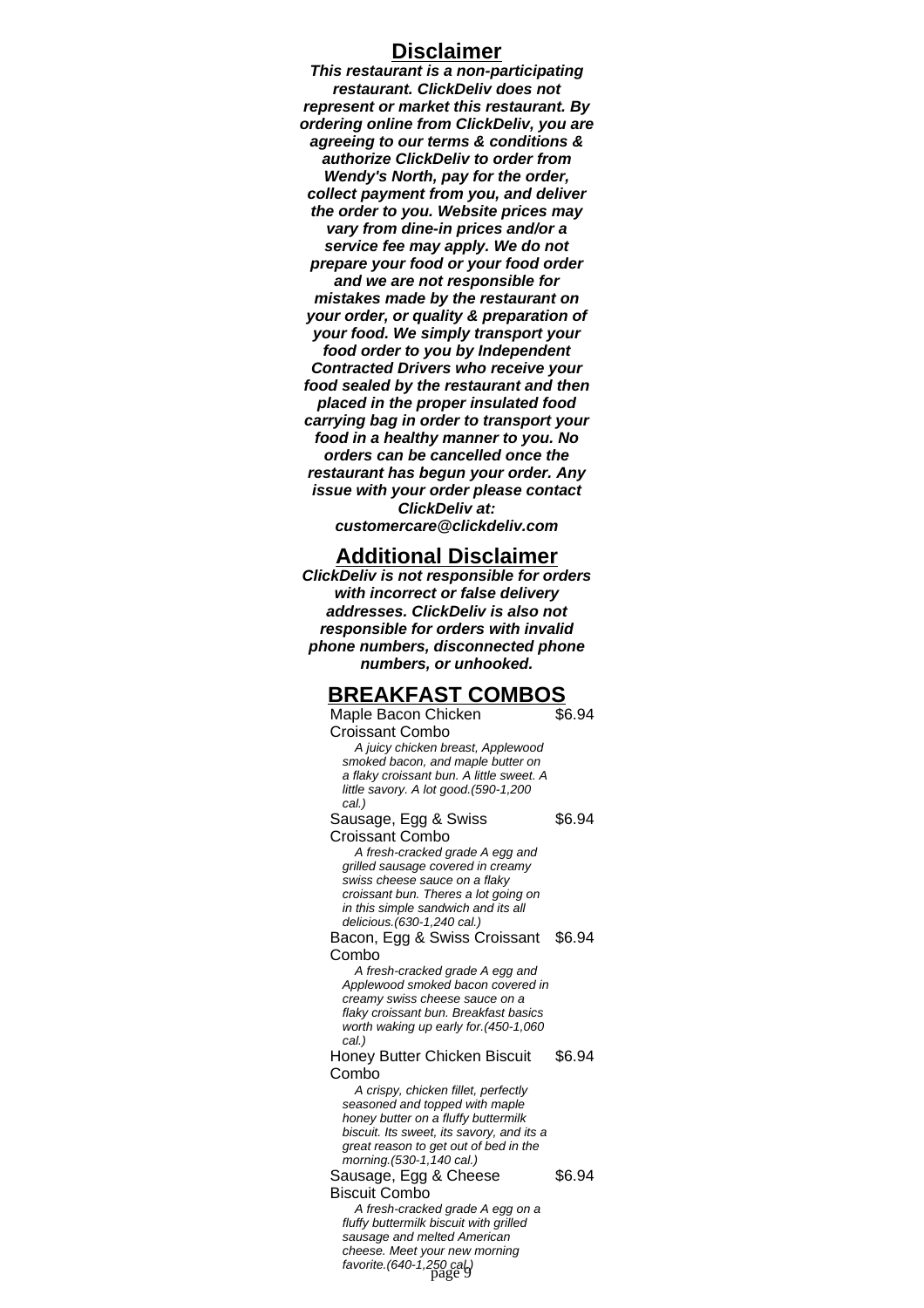Bacon, Egg & Cheese Biscuit Combo \$6.94 A fresh-cracked grade A egg on a fluffy buttermilk biscuit with Applewood smoked bacon and melted American cheese. Rise and shine with a hearty favorite.(460-1,060 cal.) Breakfast Baconator Combo \$6.94 Grilled sausage, American cheese, Applewood smoked bacon, a fresh-cracked grade A egg, (deep breath) more cheese and more bacon all covered in swiss cheese sauce. Dont just break your fast. Destroy it. (770-1,380 cal.) Classic Sausage, Egg & Cheese Sandwich Combo \$6.94 A fresh-cracked grade A egg, grilled sausage and melted American cheese on a warm breakfast roll. Its how mornings were meant to begin.(540-1,150 cal.) Classic Bacon, Egg & Cheese Sandwich Combo \$6.94 A fresh-cracked grade A egg, Applewood-smoked bacon, and melted American cheese on a warm breakfast roll. A tried and true reason to rise.(350-960 cal.)

# **CROISSANTS**

Maple Bacon Chicken Croissant

A juicy chicken breast, Applewood smoked bacon, and maple butter on a flaky croissant bun. A little sweet. A little savory. A lot good.(560 cal.)

Sausage, Egg & Swiss **Croissant** 

A fresh-cracked grade A egg and grilled sausage covered in creamy swiss cheese sauce on a flaky croissant bun. Theres a lot going on in this simple sandwich and its all delicious.(600 cal.)

Bacon, Egg & Swiss Croissant A fresh-cracked grade A egg and Applewood smoked bacon covered in creamy swiss cheese sauce on a flaky croissant bun. Breakfast basics worth waking up early for.(410 cal.)

# **BISCUITS**

Sausage, Egg & Cheese **Biscuit** 

A fresh-cracked grade A egg on a fluffy buttermilk biscuit with grilled sausage and melted American cheese. Meet your new morning favorite.(610 cal.)

Bacon, Egg & Cheese Biscuit A fresh-cracked grade A egg on a fluffy buttermilk biscuit with Applewood smoked bacon and melted American cheese. Rise and shine with a hearty favorite.(420 cal.)

Honey Butter Chicken Biscuit A crispy, chicken fillet, perfectly seasoned and topped with maple honey butter on a fluffy buttermilk biscuit. Its sweet, its savory, and it's a great reason to get out of bed in the morning.(500 cal.)

Honey Butter Biscuit Fluffy buttermilk biscuit spread with maple honey butter. The kind of down-home breakfast that melts in your mouth and makes you reminisce about the farm, even if you're from the city.(310 cal.)

Sausage Gravy & Biscuit A fluffy buttermilk biscuit smothered in white pepper gravy and